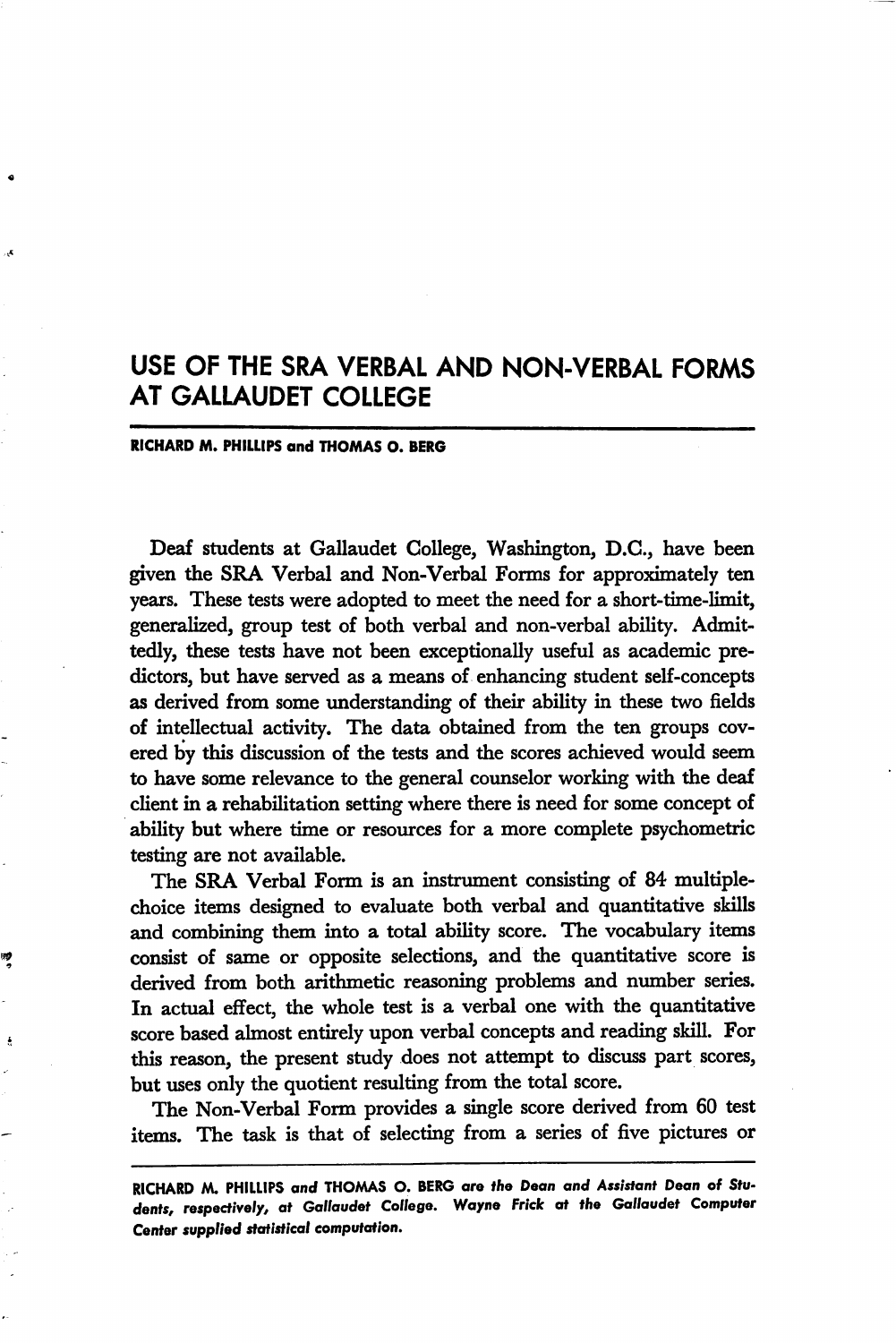drawings the one that differs from the others in some significant way. Twenty items involve geometric designs, and the rest are dependent upon familiarity with everyday items within a person's living experi ence. Very few of these items should be foreign to the average deaf person, so there is little danger from the standpoint of cultural bias.

Time is an extreme factor in these tests, the Verbal Form being lim ited to ten minutes and the Non-Verbal to fifteen minutes. For some clients, the time limitations will be a problem. On the other hand, this evidence of ability to work under pressure is information of value to the counselor in evaluating ability to cope with training and job situations. Experience shows that the vast majority of the study group was able to complete all of the non-verbal items, but very few could complete the 84 problems of the Verbal Form. Scoring and evaluating is a relatively fast and easy process. Answers of Edition AH of the SRA Forms, marked by the testee, are transformed to a self-scoring grid by means of carbon paper. Correct answers are counted and converted to quotients and then to stanines or percentiles by means of graphs.

At the time of this brief study of the SRA tests, data was available from ten different groups, ranging in size from  $N = 38$  to  $N = 189$ . These groups consisted of entering students at Gallaudet College, and were basically administered in the fall of the year. In a few instances, a group was tested in the spring as a part of another testing program. However, little additional growth in the skills surveyed could have been obtained during the time between admission and testing.

An additional feature in the use of these instruments is the attempt by the authors to show the types of occupations commensurate with the various percentile ranks. Although this type of comparison is not vali dated with deaf persons, and no attempt to do this is possible with the groups tested, there may be certain values in having such a tool for counseling. This information is provided by a job chart which attempts to rank the intelligence required by 150 types of jobs, ranging from lumberjack to executive. The average lumberjack is shown to have a percentile rank of 22, and the range of intelligence for persons doing this type of work extends from approximately the 8th percentile to the 43rd percentile. A teacher is estimated to stand at the 86th percentile and persons in that profession range from the 74th to the 92nd percentile.

The counselor working with deaf persons would need to use extreme caution in evaluating the results of either of the SRA tests. The general population norms will not apply, as is shown by the percentile rank comparisons in Table I. These percentiles have been obtained by com-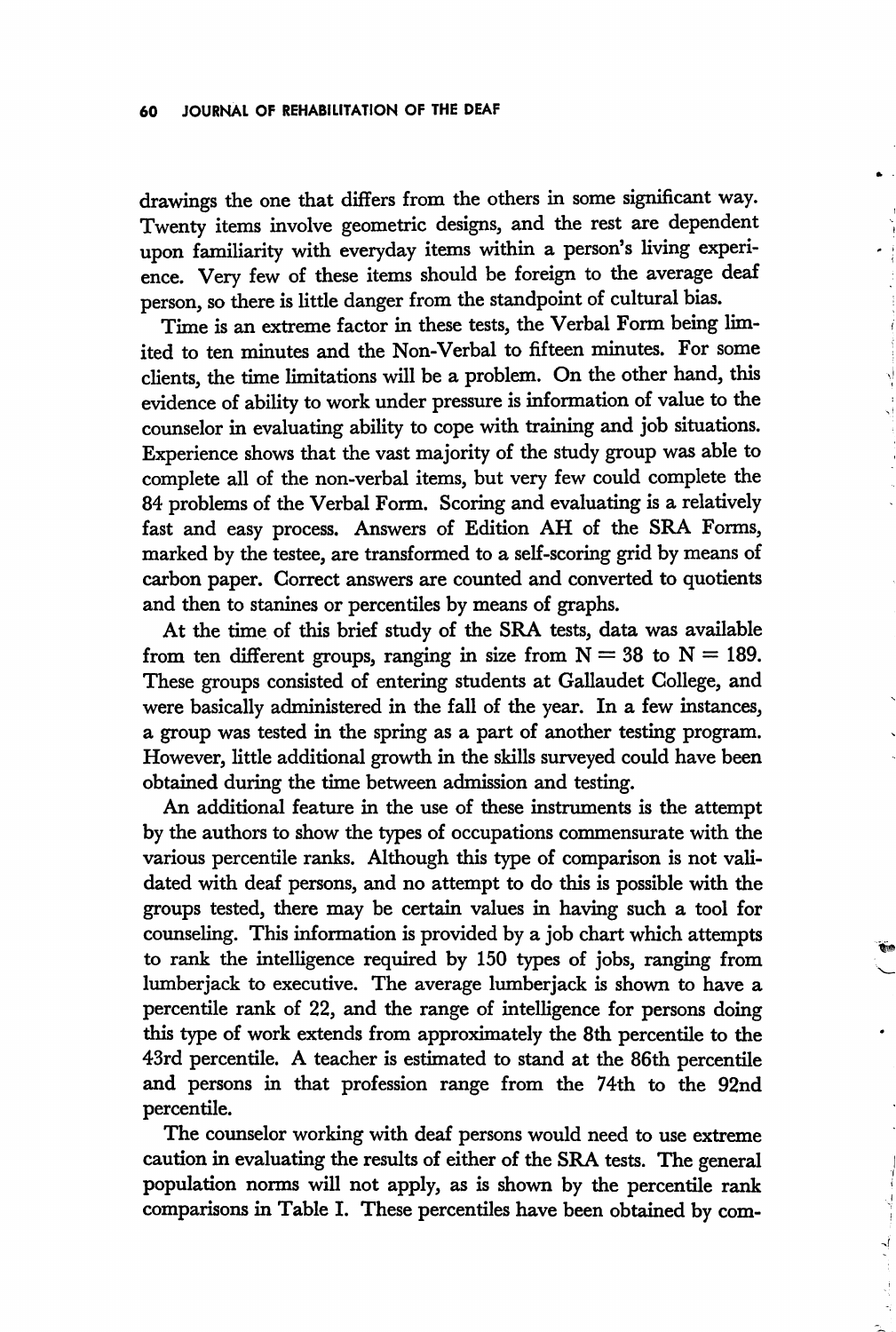bining scores from ten different classes to provide groups in excess of 900 students each. Such groupings are by no means representative of the deaf population, but do give ability levels of entering students at Gallaudet and represent a sampling from all parts of the country as

| Percentile Rank<br>National Norms | Quotient<br>Rank           | Percentile Rank<br>Gallaudet Norms | Non-Verbal<br>Percentile Rank<br>Gallaudet Norms |
|-----------------------------------|----------------------------|------------------------------------|--------------------------------------------------|
| 99                                | 140                        | 99                                 | 99                                               |
|                                   | .                          |                                    |                                                  |
| 98                                | $\bullet$                  | 99                                 | 95                                               |
|                                   | $\ddotsc$                  |                                    |                                                  |
| 97                                | $\ddotsc$<br>130           | 99                                 | 93                                               |
|                                   | $\ddotsc$                  |                                    |                                                  |
| 93                                | $\bullet$                  | 98                                 | 82                                               |
|                                   | . .                        |                                    |                                                  |
|                                   | .                          |                                    |                                                  |
| 89                                | 120                        | 97                                 | 74                                               |
| 82                                | .                          | 96                                 | 65                                               |
|                                   |                            |                                    |                                                  |
|                                   | .                          |                                    |                                                  |
| 73                                | 110                        | 95                                 | 45                                               |
|                                   | ٠<br>$\bullet$             |                                    |                                                  |
| 62                                |                            | 92                                 | 22                                               |
|                                   | $\bullet$                  |                                    |                                                  |
| 50                                | $\ddotsc$<br>100           | 87                                 | 17                                               |
|                                   | .                          |                                    |                                                  |
| 38                                |                            | 79                                 | 13                                               |
|                                   |                            |                                    |                                                  |
|                                   | .                          |                                    |                                                  |
| 27                                | 90                         | 67                                 | 10                                               |
| 19                                |                            | 52                                 | 6                                                |
|                                   |                            |                                    |                                                  |
|                                   | .                          |                                    |                                                  |
| 12                                | 80                         | 36<br>ł,                           | 3                                                |
|                                   |                            |                                    |                                                  |
| 7                                 |                            | 23                                 | $\mathbf{1}$                                     |
|                                   | $\bullet$<br>$\ddotsc$     |                                    |                                                  |
| 4                                 | 70                         | 11                                 |                                                  |
|                                   |                            |                                    |                                                  |
| $\overline{\mathbf{2}}$           |                            | 5                                  |                                                  |
|                                   |                            |                                    |                                                  |
|                                   | $\ddot{\phantom{0}}$<br>60 | $\mathbf{1}$                       |                                                  |
| $\mathbf{1}$                      |                            |                                    |                                                  |

## TABLE I. COMPARATIVE PERCENTILE CHART

À

 $\lambda$ 

 $\lambda$ 

 $\overline{\mathbf{z}}$